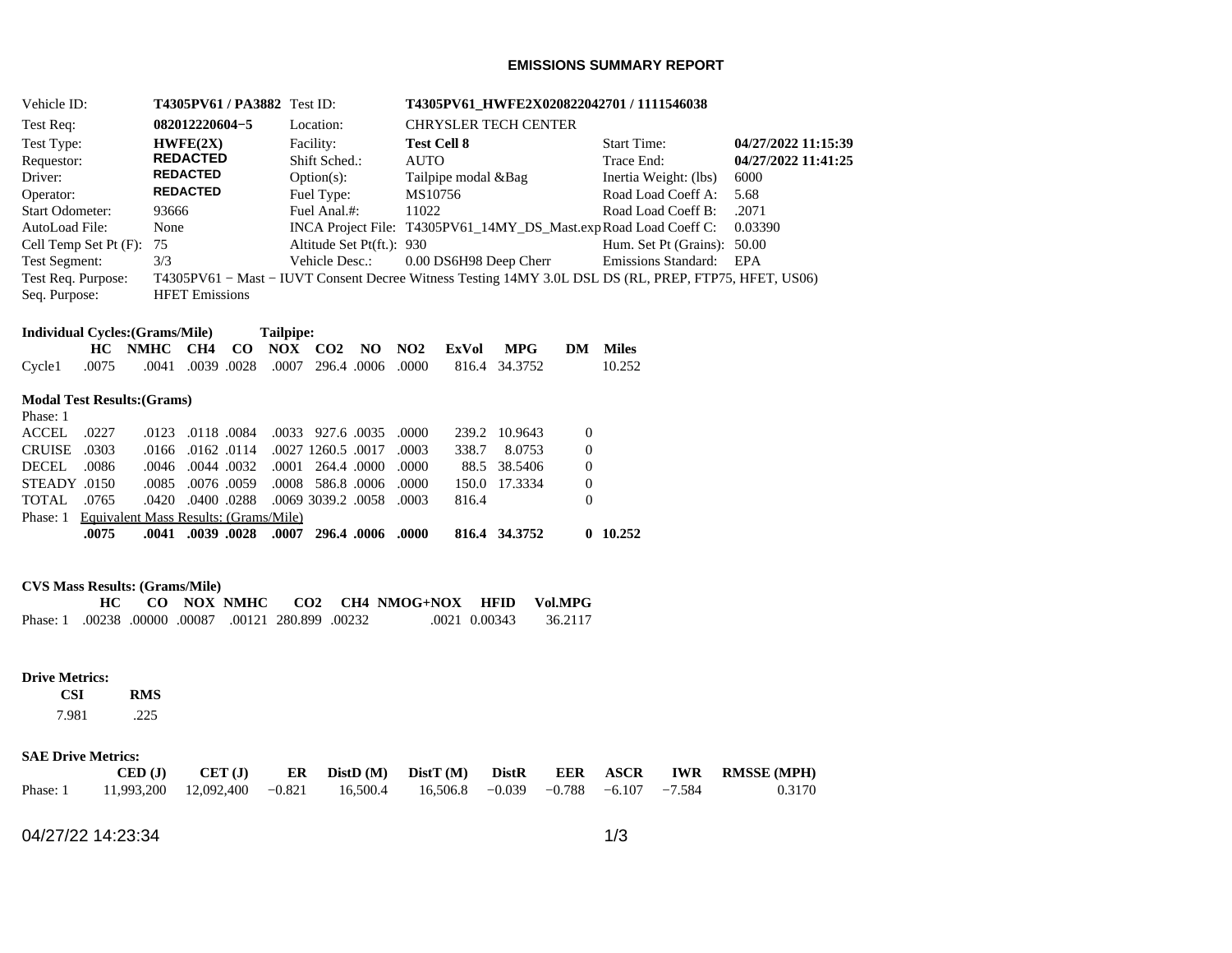# Test Validation

# **Test Validation:** Valid: Invalid: Retest: Accept: NIC: system / mh1294 Date: 04/27/2022 14:23:18 Validator's Comments: THIS TEST PASSED ALL VALIDITY CHECKS

| <b>Test Options:</b>                 |                    |
|--------------------------------------|--------------------|
| Option                               | <b>Description</b> |
| DHFID Hangup value                   | .005               |
| Gain                                 | .650               |
| <b>Constant Grade</b>                | .000               |
| Diesel Regeneration Required         | $\Omega$           |
| <b>Background Particles for PN</b>   | .000               |
| <b>Background Particulates (PM)</b>  | .004               |
| MINI DILUTER T/P DILUTION RATIO      | 10.350             |
| Tailpipe Methane Response Factor     | 1.066              |
| <b>DHFID Methane Response Factor</b> | 1.089              |
| <b>Bag Methane Response Factor</b>   | 1.102              |
| Soak Duration(Hrs)                   | 23                 |
| <b>CVS K Coeff</b>                   | 278.855            |
| Threshold                            | 350                |
| <b>Trace Start Method</b>            | Crank (Pendant)    |
| Charging Type                        | CS.                |
| Pre Test Vehicle Temperature         | Hot                |
| <b>Actual Driver</b>                 | Human              |
| <b>CVS Venturi Selection</b>         | Low                |
| DynoGrade Type                       | None               |
| <b>Special Test Qualifications</b>   | None               |
| <b>OBD II Monitor</b>                | None Requested     |
| Cert Mode                            | Y                  |
| Road (Var.) Speed Fan required       | Y                  |
| Rolls Requirement                    | Y                  |
| Diesel Test                          | Y                  |
| <b>Augmented Braking</b>             | Y                  |
| Inca Requirement                     | Y                  |

04/27/22 14:23:34 2/3